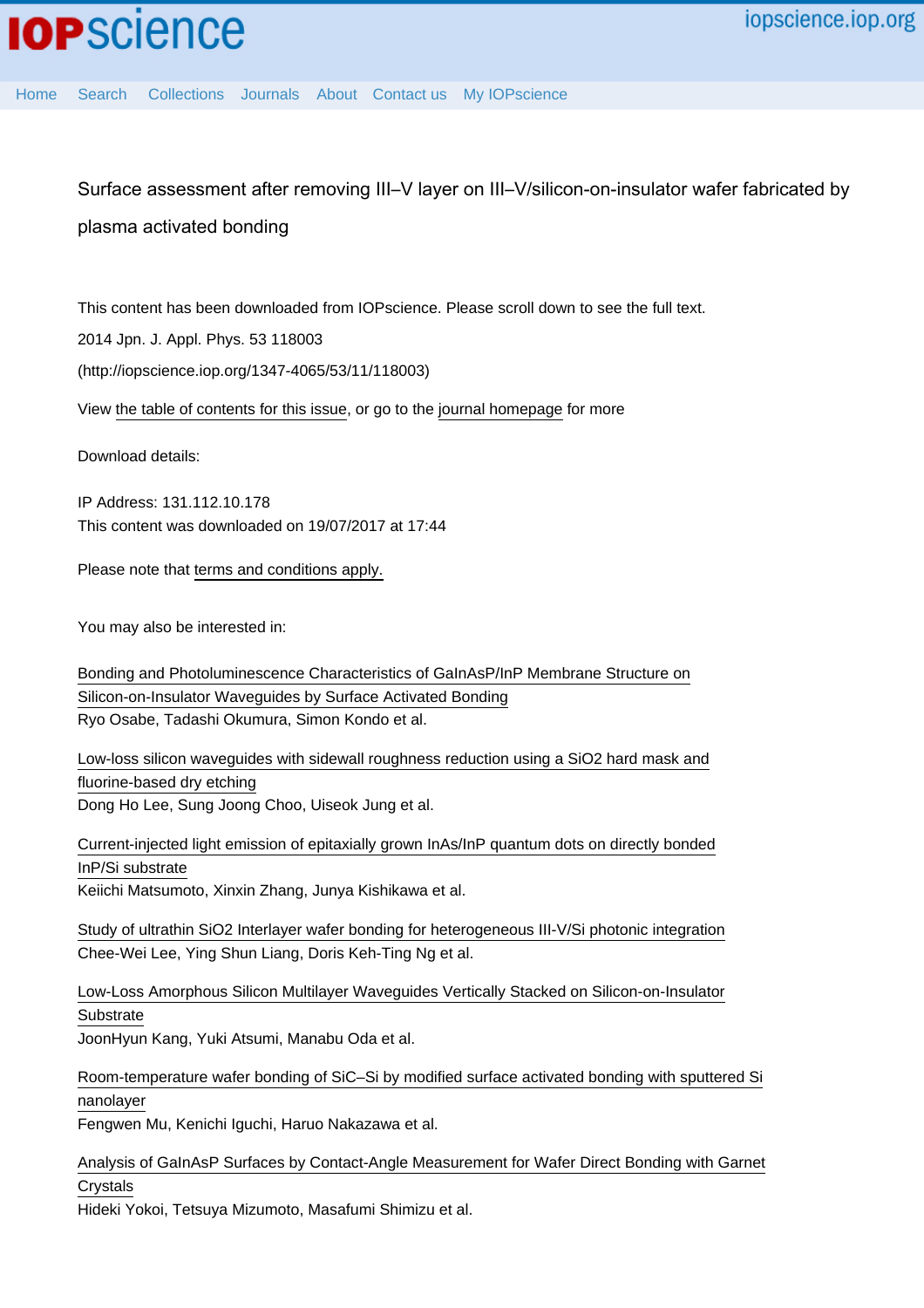## Surface assessment after removing III–V layer on III–V/silicon-on-insulator wafer fabricated by plasma activated bonding

Junichi Suzuki<sup>1\*</sup>, Yusuke Hayashi<sup>1</sup>, Yuki Kuno<sup>1</sup>, JoonHyun Kang<sup>1</sup>, Tomohiro Amemiya<sup>2</sup>, Nobuhiko Nishiyama<sup>1</sup>, and Shigehisa Arai<sup>1,2</sup>

<sup>1</sup>Department of Electrical and Electronic Engineering, Tokyo Institute of Technology, Meguro, Tokyo 152-8552, Japan <sup>2</sup>Quantum Nanoelectronics Research Center, Tokyo Institute of Technology, Meguro, Tokyo 152-8552, Japan E-mail: suzuki.j.af@m.titech.ac.jp

Received June 3, 2014; accepted September 30, 2014; published online October 23, 2014

The partial removal of the III–V layers of a III–V/silicon-on-insulator hybrid wafer was investigated to realize III–V/Si hybrid photonic integrated circuits. Using transmission electron microscopy, we found that an amorphous layer was generated at the interface of a III–V/Si wafer fabricated by N<sub>2</sub>-plasma-activated bonding. In order to remove the III–V layers including the amorphous layers without damage to the Si surface, several etching processes were carried out, and the surface conditions were evaluated by X-ray photoelectron spectroscopy. As a result, we demonstrated comparable propagation losses in Si wire waveguides with and without the bonding/removal processes. © 2014 The Japan Society of Applied Physics

Recently, silicon photonics<sup>[1](#page-3-0)–[3\)](#page-3-0)</sup> has been an attractive research subject and is a promising material for large-scale photonic integrated circuits  $(PICs)$ ,  $4-8$  $4-8$  because of its compatibility with CMOS technology and its high refractive-index contrast between Si and  $SiO<sub>2</sub>$ , allowing for a small waveguide size. However, the realization of highly efficient lasers or optical amplifiers composed only of Si is difficult because of its indirect bandgap. Therefore, III–V/Si hybrid integration by heterogeneous bonding technologies is getting attention as an integration method for optical active devices on silicon-based PICs. Examples include adhesive bonding using the dielectric polymer divinylsiloxane–benzocyclobutene  $(DVS-BCB)^{9-11}$  $(DVS-BCB)^{9-11}$  $(DVS-BCB)^{9-11}$  $(DVS-BCB)^{9-11}$  $(DVS-BCB)^{9-11}$ and direct bonding with plasma irradiation, $12-15$  $12-15$  $12-15$ ) which does not insert an intermediate layer. Several groups have reported and demonstrated several types of III–V/Si hybrid devices. Our group also proposed  $N_2$ -plasma-activated bonding (PAB) and reported a low threshold-current-density III–V/Si hybrid laser.<sup>[16](#page-3-0))</sup> Thus, the field of III–V/Si hybrid integration has grown rapidly.

For fabricating hybrid devices, wafer-level bonding or selective bonding with a small chip (such as a few square centimeters) is usually used. In this case, we have to remove the unwanted III–V-layer regions and expose the Si waveguides to form PICs. However, it was reported that the propagation loss of the Si waveguide after removing the III–V layers in the PICs became higher than before bonding.<sup>[17](#page-3-0))</sup> The increases in scattering and the absorption loss have been considered to be the reasons, although the details have not yet been investigated. In this study, we have investigated the surface conditions after several removal methods and realized a comparable propagation loss for Si waveguides after bonding compared to samples without the bonding process.

The bonding process flow using  $N_2$ -PAB is as follows. First, the surfaces of an epitaxially grown InP wafer and a waveguide-patterned silicon-on-insulator (SOI) substrate were cleaned by a typical wet cleaning process and megasonic water cleaning. After the cleaning process, these substrates were loaded into a vacuum chamber and treated by RF plasma irradiation at 500 W for 10 s in a  $N_2$  atmosphere at a chamber pressure of 120 Pa and room temperature. Then, the chamber was maintained at a pressure of  $10^{-4}$  Pa to maintain the activation state of the surface, and the two substrates were temporarily bonded for 180 s at a pressure of 250 kPa.



Fig. 1. (Color online) Cross-sectional view of the III–V (upper side)/SOI (lower side) interface fabricated by PAB, as obtained by TEM.

In order to further obtain a strong bond, the two substrates were pressed for 2 h at 250 kPa; meanwhile, the temperature was increased from room temperature to 150 °C. Next, the wafers were released from the pressure, cooled down to room temperature in vacuum for approximately 8 h, and removed from the chamber.

Figure 1 shows a cross-sectional transmission-electronmicroscopy (TEM) image of a typical III–V/SOI bonding interface fabricated by PAB. The III–V layers consist of superlattice layers of GaInAsP/InP. An intermediate layer with a thickness of approximately 5.5 nm was observed and considered to be an amorphous layer generated during the PAB process. Similar amorphous layer formation were observed in previous reports.<sup>18,19</sup> This is probably caused by reaction of an activated wafer surface and remaining a little air in the vacuum chamber. According to a secondaryion mass spectrometry (SIMS) analysis, we have confirmed that this layer contains oxygen, carbon, and hydrogen. Therefore, the formation of the amorphous layer is probably caused by reaction of an activated wafer surface and remaining impurities in the atmosphere even after plasma treatment. We believe this amorphous layer is one of the reason of high transmission loss of the waveguide. In order to expose a flat and clean Si surface, several layer removing process was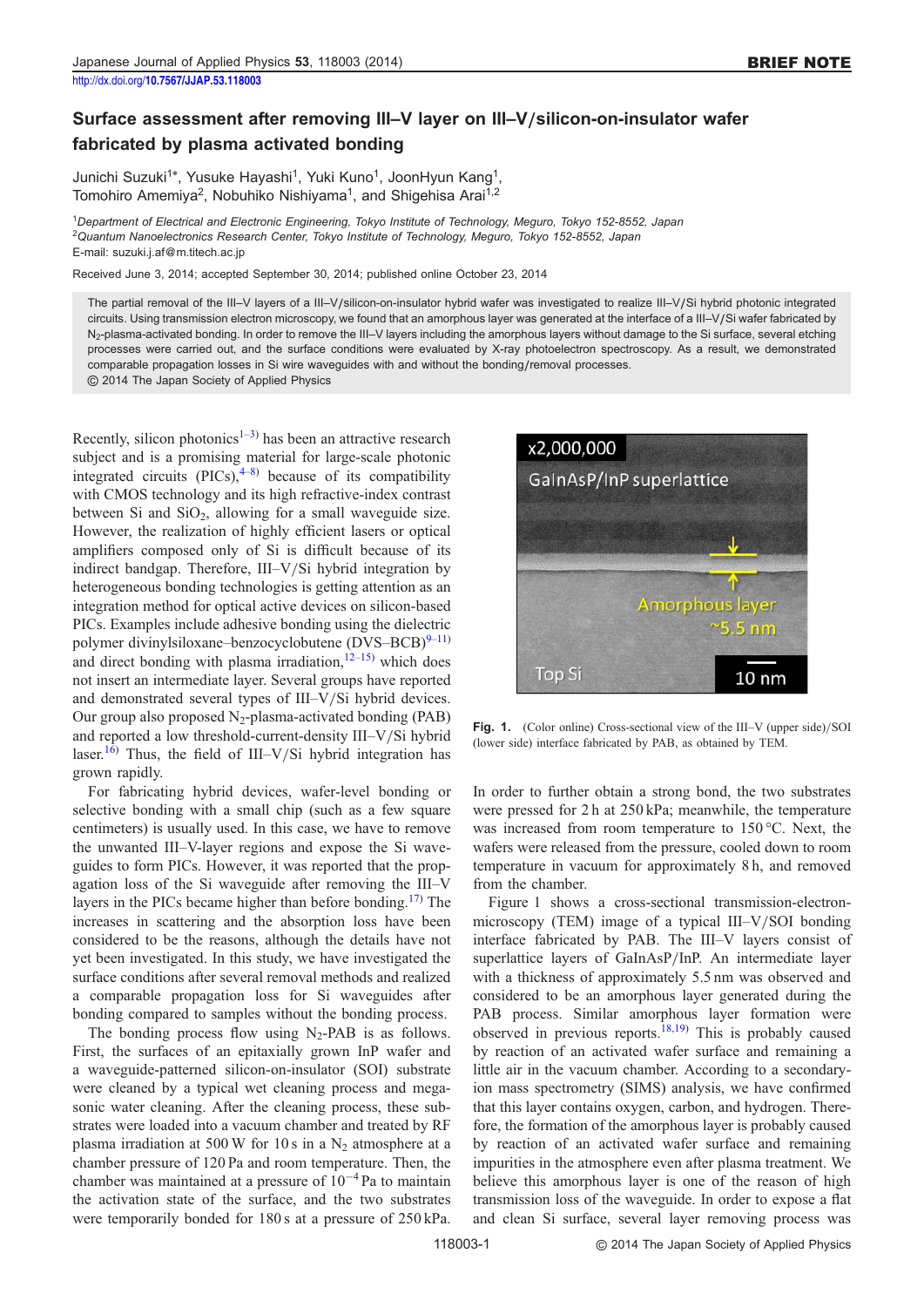

Fig. 2. (Color online) Schematic of the fabrication process.

attempted. At every cleaning step, surface assessment using X-ray photoelectron spectroscopy (XPS) was conducted to identify the most effective process.

Figure 2 shows the schematics of the process flow for surface assessment. On an SOI substrate (thickness:  $525 \,\mu m$ ) with a 220-nm-thick top-Si layer, a 500-nm-wide and 190 nm-high Si rib waveguide was formed by electron-beam lithography (EBL) and inductively coupled plasma reactiveion etching (ICP-RIE) using  $CF_4$  gas. The EB resist was Zeon ZEP-520A containing  $C_{60}$ , enhancing the dry-etching tolerability, and the JEOL JBX-6300FS EB system operated at a 50-kV acceleration voltage and 100-pA beam current. For easy processing and analysis, a simple III–V wafer structure was adopted in this experiment and compared with full device layer structure we typically used. The simple wafer consisted of a 100-nm-thick undoped GaInAs etching stop layer and 300-nm-thick undoped InP layer epitaxially grown on an InP substrate (thickness:  $350 \,\text{\mu m}$ ). After the SOI and the III–V wafers were bonded by PAB, the InP substrate and GaInAs etching stop layer were selectively etched by HCl and  $H_2SO_4$ :  $H_2O_2$ :  $H_2O$  at a ratio of 1:1:40. Then, four different methods were used to remove the remaining InP layer: wafer (A) used HCl wet etching, wafer (B) used buffered hydrogen fluoride (BHF) wet etching on (A), wafer (C) used  $CH_4/H_2$  dry etching, and wafer (D) used HCl and BHF wet etching on (C). For the waveguide loss measurements, a 1.0-µm-thick  $SiO<sub>2</sub>$  cladding was deposited using plasma-enhanced chemical vapor deposition (PECVD) with tetraethyl orthosilicate (TEOS).

Figure 3 shows the microscopic top views of the Si waveguides after HCl wet and  $CH<sub>4</sub>/H<sub>2</sub>$  dry etching. As shown in sample (A) (Fig. 3, left), the III–V layers appear to be almost completely removed, and the surface was observed to be clean after wet etching compared to the sample (C) (Fig. 3, right). After dry etching, which was not sufficiently cleaned to make low loss waveguides, some contaminants were confirmed. This layer remained due to its low reactivity with  $CH_4/H_2$  gas plasma. High reactivity plasma with an oxide such as  $CF_4$  plasma can etch the layer, but it is not inadvisable because Si surface roughness increases by etching. The appearances of the rest of samples were so similar to the right in Fig. 3.

Figure 4 shows atomic force microscopy (AFM) images of wafer surfaces after removal of the III–V layer using wet or



Fig. 3. (Color online) Microscopic top view of a Si waveguide after wet (left) and dry (right) etching.



Fig. 4. (Color online) AFM image of a wafer surface after removal of the III–V layer using (a) wet etching and (b) dry etching.

| x15,000 | Bonded part x<br><b>Bare part</b> |  |
|---------|-----------------------------------|--|
|         |                                   |  |

Fig. 5. (Color online) SEM image of the boundary between the bonded and bare parts after dry etching.

dry etching. According to root-mean-square (RMS) values, the values of surface roughness of samples (A) (wet etching) and (C) (dry etching) were measured to be 0.12 and 0.13 nm, respectively, and were not so different. These values are comparable to the surface roughness of a wafer after  $N_2$ plasma treatment for 10 s without bonding.

Figure 5 shows a scanning electron microscopy (SEM) image showing the boundary between the bonded and unbonded regions after dry etching [the same processed sample as wafer (C)]. Compared to the unbonded region, the bonded region was clearly covered with some film with a thickness estimated to be less than a few nanometers. From this, a clean Si surface cannot be exposed by only  $CH_4/H_2$ dry etching. XPS was carried out to further investigate the remaining film after every cleaning process. Table I summarizes the XPS analysis of surfaces of (A) a HCl wet-etched wafer, (B) a HCl and BHF wet-etched wafer, (C) a  $CH<sub>4</sub>/H<sub>2</sub>$ dry-etched wafer, and (D) a HCl and BHF wet-etched and  $CH<sub>4</sub>/H<sub>2</sub>$  dry-etched wafer. For reference, (E) a bare SOI substrate was also measured. The SOI substrate was cleaned by  $H_2SO_4$  and BHF. From these measurements, the amount of Si is correlated with the remaining III–V layer thickness,